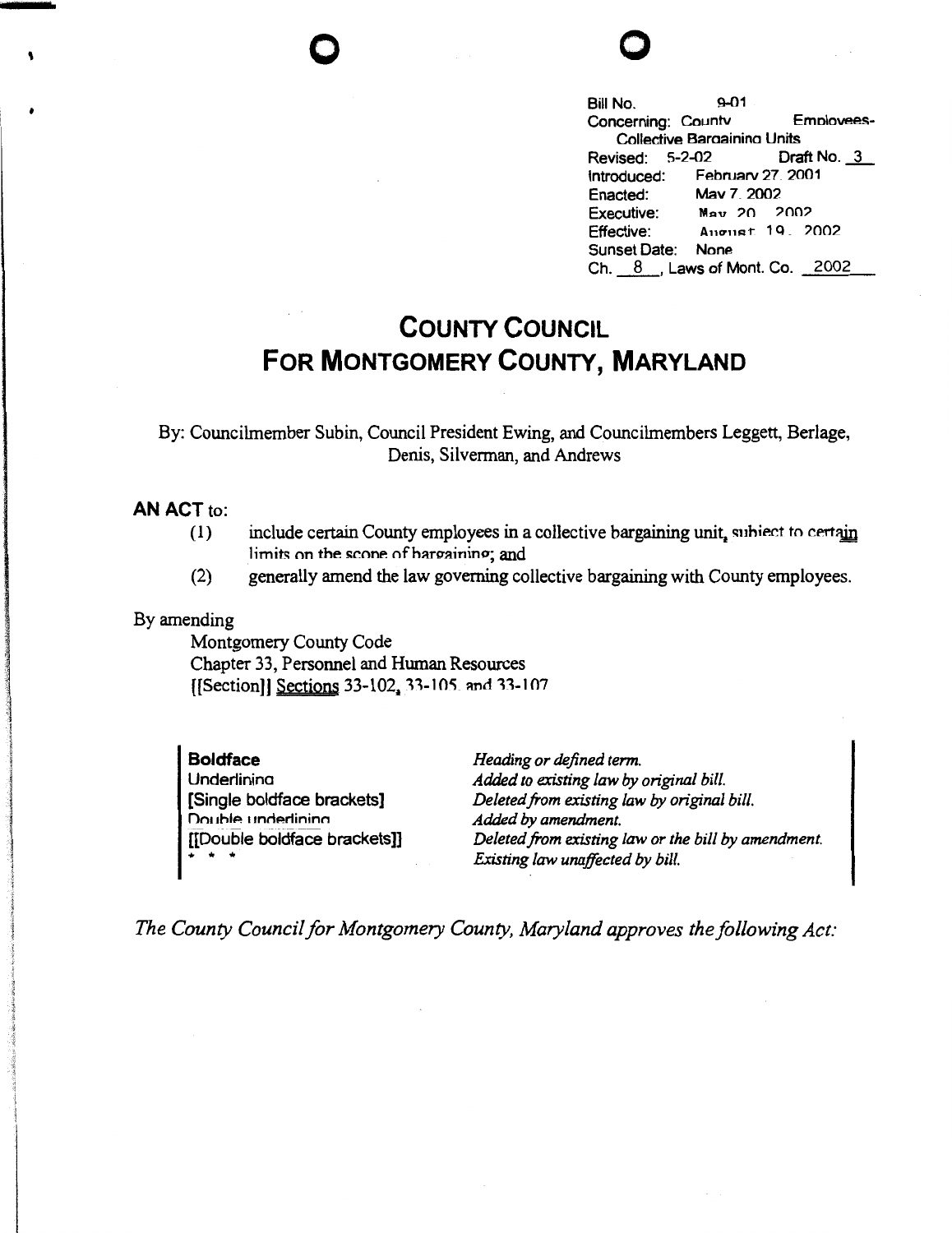| l  |          |     |              | Sec. 1. [[Section is]] Sections 33-102, 33-105. and 33-107 are amended as         |  |  |  |  |
|----|----------|-----|--------------|-----------------------------------------------------------------------------------|--|--|--|--|
| 2  | follows: |     |              |                                                                                   |  |  |  |  |
| 3  | 33-102.  |     | Definitions. |                                                                                   |  |  |  |  |
| 4  |          |     |              | The following terms have the meaning indicated when used in this Article:         |  |  |  |  |
| 5  |          |     |              |                                                                                   |  |  |  |  |
| 6  |          | (4) |              | Employee means any person who works [[under]] <u>for</u> the County               |  |  |  |  |
| 7  |          |     |              | government [[merit system on a continuous full-time, career or                    |  |  |  |  |
| 8  |          |     |              | part-time, career basis, <u>or an</u> a temporary. seasonal. <u>or</u> substitute |  |  |  |  |
| 9  |          |     |              | basis], except:                                                                   |  |  |  |  |
| 10 |          |     | (A)          | [[Confidential aides]] a confidential aide to an elected                          |  |  |  |  |
| 11 |          |     |              | [[officials.]] official:                                                          |  |  |  |  |
| 12 |          |     | (B)          | [[All persons who are not covered by the County                                   |  |  |  |  |
| 13 |          |     |              | government merit system.]] a nerson holding a nosition                            |  |  |  |  |
| 14 |          |     |              | designated by law as a non-merit position:                                        |  |  |  |  |
| 15 |          |     | (C)          | [[Heads]] a head of a principal [[departments, offices, and                       |  |  |  |  |
| 16 |          |     |              | agencies.]] denartment. office. or agency:                                        |  |  |  |  |
| 17 |          |     | (D)          | [[Deputies and assistants]] a deputy or assistant to                              |  |  |  |  |
| 18 |          |     |              | [[heads]] a head of a principal [[departments, offices, and                       |  |  |  |  |
| 19 |          |     |              | agencies.]] denartment. office. or agency:                                        |  |  |  |  |
| 20 |          |     | (E)          | [[Persons]] an employee who [[provide]] provides direct                           |  |  |  |  |
| 21 |          |     |              | staff or administrative support to the head of a principal                        |  |  |  |  |
| 22 |          |     |              | department, office, or agency, or to a deputy or assistant                        |  |  |  |  |
| 23 |          |     |              | within the immediate office of a head of a principal                              |  |  |  |  |
| 24 |          |     |              | department, office, or agency $[[.]]$ ;                                           |  |  |  |  |
| 25 |          |     | (F)          | [[Persons]] an employee who [[report]] reports directly to,                       |  |  |  |  |
| 26 |          |     |              | or whose immediate supervisor is:                                                 |  |  |  |  |
| 27 |          |     |              | the County Executive $[[\text{or}]]$ :<br>$\omega$                                |  |  |  |  |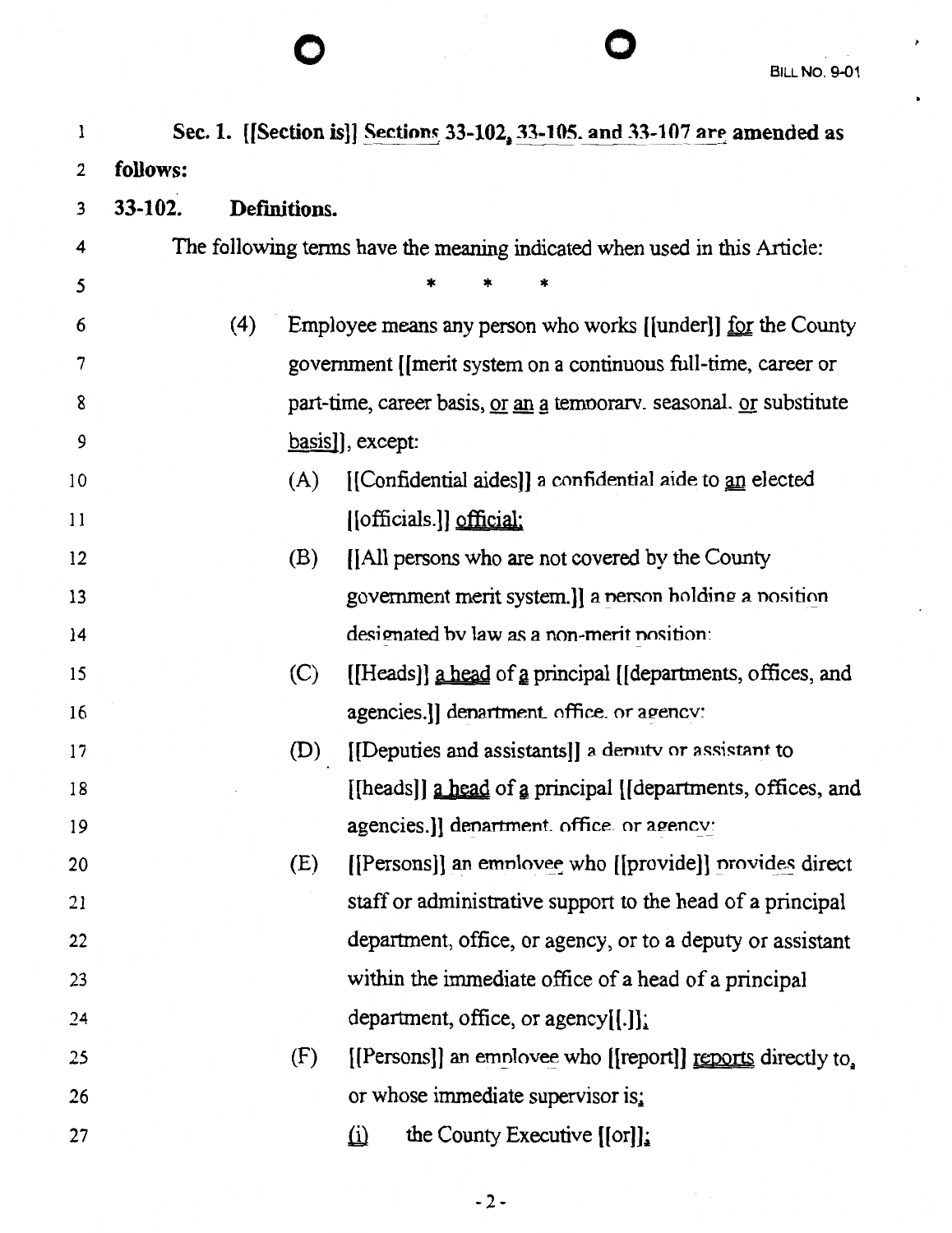O

 $\bigcirc$ 

۸

| 28 |                         |                              | $\omega$                      | the Chief Administrative Officer; or                         |
|----|-------------------------|------------------------------|-------------------------------|--------------------------------------------------------------|
| 29 |                         |                              | $\overline{\text{iii}}$       | [[their principal aides.]] a nrincinal aide of the           |
| 30 |                         |                              |                               | County Executive or Chief Administrative Officer:            |
| 31 |                         | (G)                          |                               | [[Persons]] an employee who [[work]] $\underline{works}$ for |
| 32 |                         |                              | $\omega$                      | the Office of the County Executive [[and]].                  |
| 33 |                         |                              | $\omega$                      | the Office of the Chief Administrative Officer $[[.]]$ :     |
| 34 |                         | [(H)]                        | $\overline{\text{iii}}$       | [[Persons who work for]] the County Council[[.]].            |
| 35 |                         | $\left[ \mathrm{(I)}\right]$ | $\left(\underline{iv}\right)$ | [[Persons who work for]] the Office of the County            |
| 36 |                         |                              |                               | Attomey $[[.]]$ :                                            |
| 37 |                         | [(J)]                        | $(\underline{v})$             | [[Persons who work for]] the Office of Management            |
| 38 |                         |                              |                               | and Budget $[[.]]$ :                                         |
| 39 |                         |                              | $\overline{v}$                | the Office of Intergovernmental Relations:                   |
| 40 |                         | $[(K)]$ $(iii)$              |                               | [[Persons who work for]] the Office of Human                 |
| 41 |                         |                              |                               | Resources[[.]]: or                                           |
| 42 |                         | $\left[ L\right]$            | (viii)                        | [[Persons who work for]] the Merit System                    |
| 43 |                         |                              |                               | Protection Board[[.]]                                        |
| 44 | $[(M)] \underline{H}$   |                              |                               | [Persons who work on a temporary, seasonal, or substitute    |
| 45 |                         |                              |                               | basis.] an employee in a temporary, seasonal, or substitute  |
| 46 |                         |                              |                               | nosition, unless the nosition is in a iob class in which the |
| 47 |                         |                              |                               | incumbents are predominantly career merit system             |
| 48 |                         |                              | employees:                    |                                                              |
| 49 | $[(N)] \nightharpoonup$ |                              |                               | [Newly hired persons on probationary status.]] a recently-   |
| 50 |                         |                              |                               | hired employee who has not completed the probationary        |
| 51 |                         |                              | <u>period:</u>                |                                                              |
| 52 | $[$ (O)] $\Omega$       |                              |                               | [[Persons who work for the Police Department and are         |
| 53 |                         |                              |                               | represented by a certified employee organization under       |
| 54 |                         |                              |                               | Article $V$ .]] an employee in the police bargaining unit:   |
|    |                         |                              |                               |                                                              |

 $-3-$ 

 $\sim 10^7$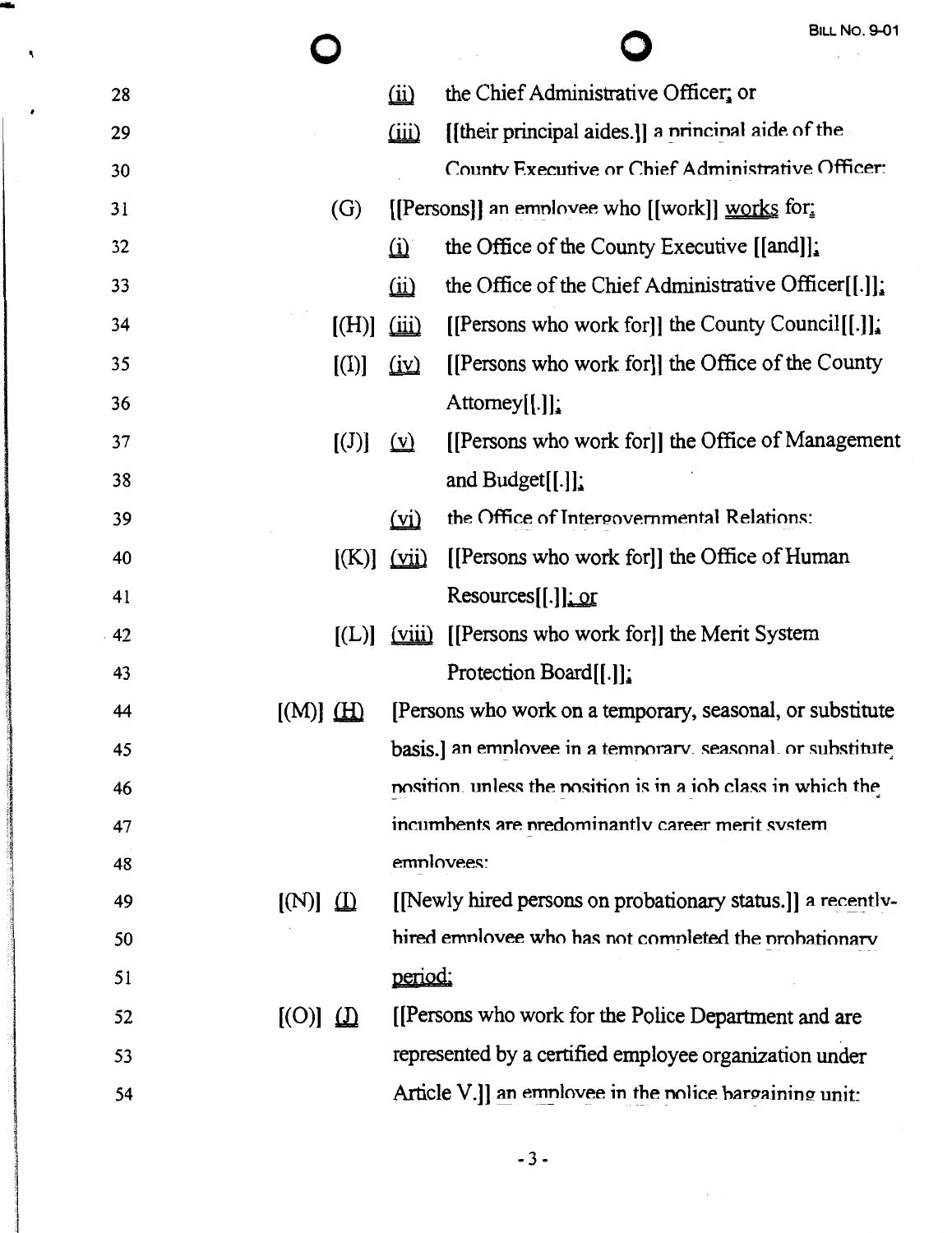$\overline{\phantom{a}}$ 

 $\bullet$ 

| 55 | $[(P)]$ $(K)$           |                   | [[Persons who work for the Department of Fire and               |
|----|-------------------------|-------------------|-----------------------------------------------------------------|
| 56 |                         |                   | Rescue Services and are represented by a certified              |
| 57 |                         |                   | employee organization under Article X.]] an employee in         |
| 58 |                         |                   | the firefighter/rescuer bargaining unit:                        |
| 59 | $[(Q)] \nightharpoonup$ |                   | [[Officers in the uniformed services (Corrections, Fire.]       |
| 60 |                         |                   | and Rescue, Police, Office of the Sheriff) in the rank of       |
| 61 |                         |                   | sergeant and above.]] a uniformed officer in the                |
| 62 |                         |                   | Denartment of Correction $\&$ Rehabilitation at the rank of     |
| 63 |                         |                   | sergeant or higher:                                             |
| 64 |                         | $(\underline{M})$ | [[Subject]] subject to any limitations in State law,            |
| 65 |                         |                   | [Ideputy sheriffs below the rank of sergeant are                |
| 66 |                         |                   | employees.]] a uniformed officer in the Office of the           |
| 67 |                         |                   | Sheriff at the rank of sergeant or higher:                      |
| 68 | $[(R)] \ \Omega$        |                   | [[Persons]] an employee who [[are members]] is a member         |
| 69 |                         |                   | of the State merit system[[.]].                                 |
| 70 | $[(S)]$ $[Q]$           |                   | [[Supervisors, which means persons having]] a sunervisor        |
| 71 |                         |                   | meaning an employee who has the authority to:                   |
| 72 |                         |                   | hire, assign, transfer, lay off, recall, promote,<br>(i)        |
| 73 |                         |                   | evaluate, reward, discipline, suspend, or discharge             |
| 74 |                         |                   | employees, or effectively recommend any of these                |
| 75 |                         |                   | actions;                                                        |
| 76 |                         |                   | (ii)<br>direct the activity of 3 or more employees; or          |
| 77 |                         |                   | adjust or recommend adjustment of grievances $[[.]]$ ;<br>(iii) |
| 78 |                         | $\Gamma(T)$       | Persons grade 27 or above, whether or not they are              |
| 79 |                         |                   | supervisors.                                                    |
| 80 |                         | $\mathbf{D}$      | an employee in a position classified at grade 27 or above       |
| 81 |                         |                   | unless the employee's position is reclassified or reallocated   |
|    |                         |                   |                                                                 |

**0 0**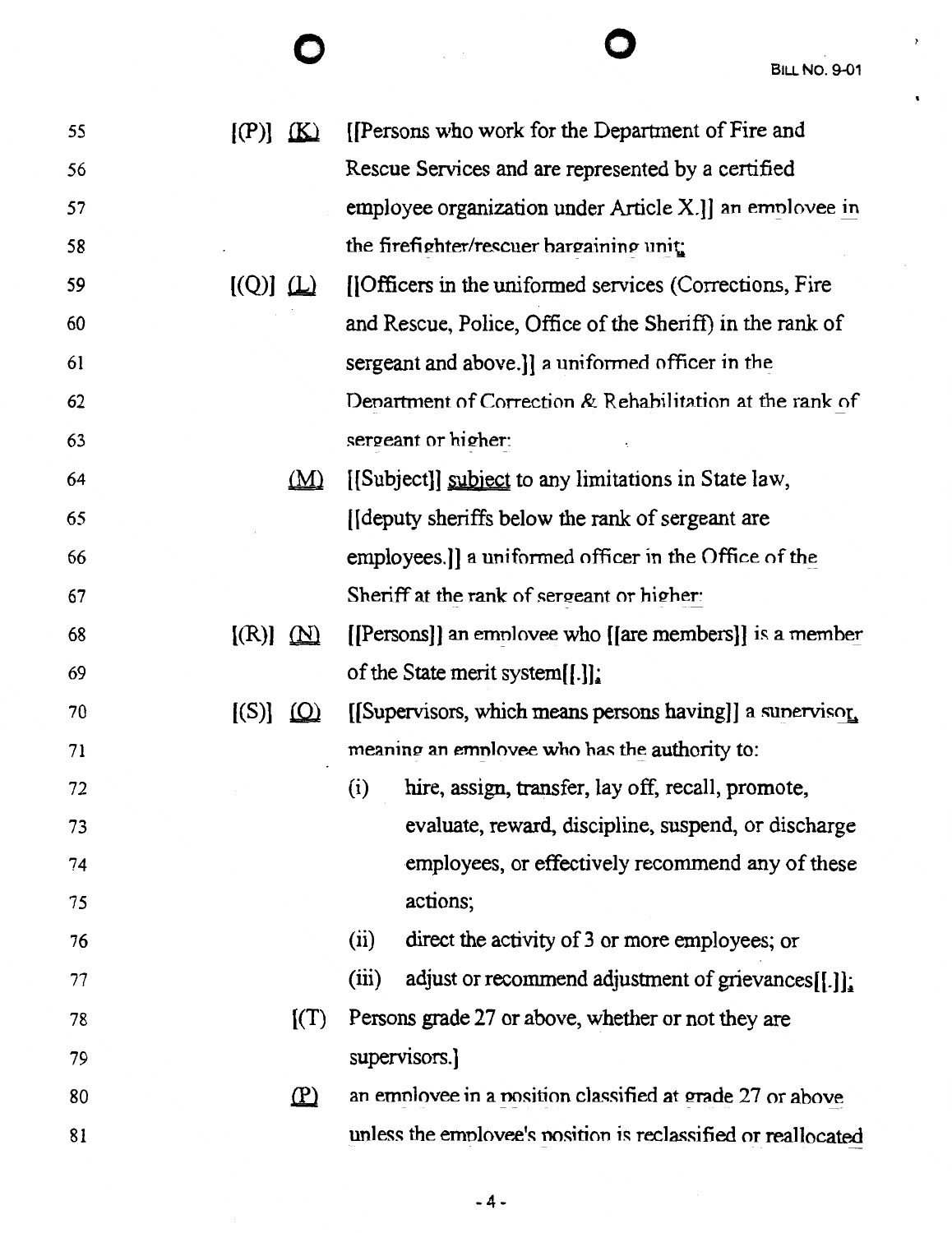|     |            |                                  |  |                       |                                              |                                                                 | <b>BILL NO. 9-01</b>                                                       |
|-----|------------|----------------------------------|--|-----------------------|----------------------------------------------|-----------------------------------------------------------------|----------------------------------------------------------------------------|
| 82  |            |                                  |  |                       |                                              |                                                                 | on or after July 1, 2002, to a non-supervisory position at                 |
| 83  |            |                                  |  | grade 27 or above: or |                                              |                                                                 |                                                                            |
| 84  |            | $\omega$                         |  |                       |                                              |                                                                 | an employee in a position classified in the Management.                    |
| 85  |            |                                  |  | Leadershin Service.   |                                              |                                                                 |                                                                            |
| 86  |            |                                  |  |                       |                                              |                                                                 |                                                                            |
| 87  | 33-105.    | Units for collective bargaining. |  |                       |                                              |                                                                 |                                                                            |
| 88  | (a)        |                                  |  |                       |                                              | There are 2 units for collective bargaining and for purposes of |                                                                            |
| 89  |            |                                  |  |                       |                                              |                                                                 | certification and decertification. [[Persons in]] Members of these units   |
| 90  |            |                                  |  |                       |                                              |                                                                 | are all County government [[merit system]] employees [[working on a        |
| 91  |            |                                  |  |                       |                                              |                                                                 | continuous full-time, career or part-time, career basis]], [[except any    |
| 92  |            |                                  |  |                       |                                              |                                                                 | person who is not]] as defined [[as an employee]] in Section $33-102(4)$ . |
| 93  |            |                                  |  |                       |                                              |                                                                 | and those employees who are limited-scope members of a bargaining          |
| 94  |            |                                  |  |                       |                                              |                                                                 | unit under subsection (c)(2). The employees are divided into 2 units:      |
| 95  |            |                                  |  |                       |                                              |                                                                 |                                                                            |
| 96  |            | (2)<br>×                         |  |                       |                                              |                                                                 |                                                                            |
| 97  |            | [[a]]<br><u>(A)</u>              |  | *                     |                                              |                                                                 |                                                                            |
| 98  |            | [[b.]]<br>(B)                    |  | *                     |                                              |                                                                 |                                                                            |
| 99  |            | $[[c.]]$ $\Box$                  |  |                       |                                              |                                                                 |                                                                            |
| 100 |            | $[[d.]]$ $(D)$                   |  |                       |                                              |                                                                 |                                                                            |
| 101 |            |                                  |  |                       | *                                            |                                                                 |                                                                            |
| 102 | <u>(c)</u> |                                  |  |                       | Temnorary seasonal and substitute employees. |                                                                 |                                                                            |
| 103 |            | Ш                                |  |                       |                                              |                                                                 | A temporary, seasonal, or substitute employee in an occupational           |
| 104 |            |                                  |  |                       |                                              |                                                                 | class in which the incumbents are predominantly career merit               |
| 105 |            |                                  |  |                       |                                              | system employees becomes a member of the applicable             |                                                                            |
| 106 |            |                                  |  |                       |                                              |                                                                 | hargaining unit when the employee has worked 6 months in a                 |
| 107 |            |                                  |  |                       |                                              |                                                                 | nosition in that occunational class. However, the employee may             |
| 108 |            |                                  |  |                       |                                              |                                                                 | he terminated for any cause or without cause and without any               |

٩

 $-5-$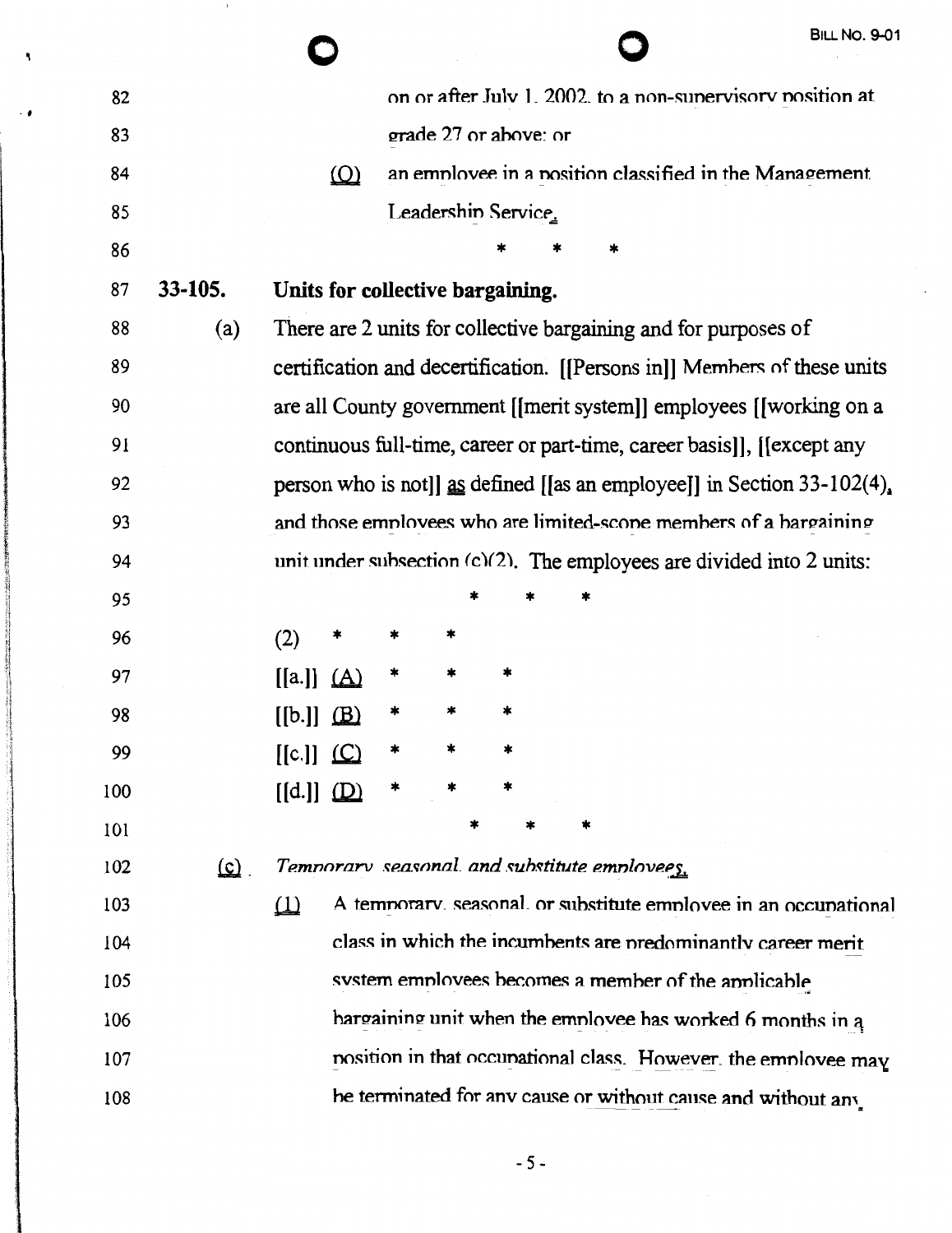| 109 |                                | right of grievance until the employee has completed 1040 hours       |
|-----|--------------------------------|----------------------------------------------------------------------|
| 110 |                                | of service in that position in any 12-month period                   |
| 111 | $\left( 2\right)$              | A temporary, seasonal, or substitute employee who is excluded        |
| 112 |                                | from the definition of "employee" under Section $33-102(4)(H)$       |
| 113 |                                | because the employee is not in an occupational class in which the    |
| 114 |                                | incumbents are predominantly career merit system employees           |
| 115 |                                | becomes a limited-scope member of the annicable bargaining           |
| 116 |                                | unit immediately after the employee begins employment if:            |
| 117 |                                | $\Delta$<br>the employee works at least 25 hours per pay period: and |
| 118 |                                | the employee organization which represents that<br>$\mathbf{B}$      |
| 119 |                                | hargaining unit has adopted a reduced scale of dues and              |
| 120 |                                | service fees for employees in the limited-scope                      |
| 121 |                                | membership group that is generally proportional to the               |
| 122 |                                | organization's representational responsibilities for                 |
| 123 |                                | employees in that group relative to the organization's               |
| 124 |                                | representational responsibilities for other bargaining unit          |
| 125 |                                | members, as determined by the employee organization.                 |
| 126 |                                | Membershin in a bargaining unit on a limited-scope basis must        |
| 127 |                                | not carry any right to continued employment or access to any         |
| 128 |                                | grievance procedure or other benefit that is extended to other       |
| 129 |                                | bargaining unit members.                                             |
| 130 | 33-107. Collective bargaining. |                                                                      |
| 121 |                                |                                                                      |

to bargain; matters subject to bargaining. Upon certification of 131 (a) an employee organization, the employer and the certified representative 132 have the duty to bargain collectively with respect to the following 133 subjects for employees other than limited-scope members of the 134 bargaining unit under Section 33-105(c)(2); 135

 $-6-$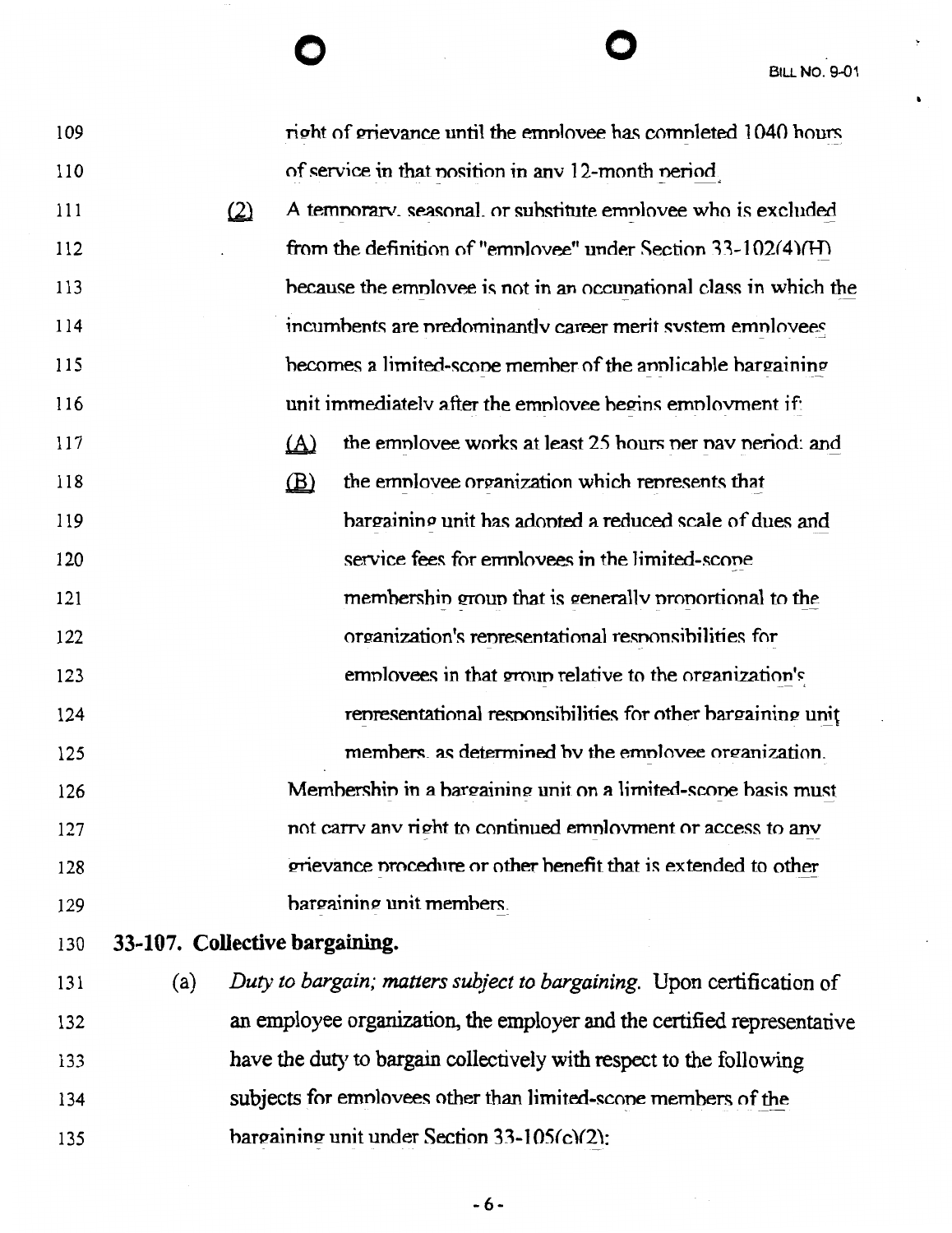$\mathbf{R}$ 

| (2) | Pension and other retirement benefits [[shall be negotiable,]] for            |
|-----|-------------------------------------------------------------------------------|
|     | active employees only, $[$ [one $(1)$ year after the effective date of        |
|     | this article]] but the narties must not hargain over the                      |
|     | narticination by any employee who is a member of the bargaining               |
|     | unit under Section 33-105(c)(1) in either the Integrated                      |
|     | Retirement Plan or the Retirement Savings Plan.                               |
|     |                                                                               |
| (5) | Provisions for the orderly processing and settlement of                       |
|     | grievances concerning the interpretation and implementation of a              |
|     | collective bargaining agreement, which may include:                           |
|     | Binding third party arbitration for employees other<br>$[[a]](\underline{A})$ |
|     | than members of the bargaining unit under Section 33-                         |
|     | $105(c)(1)$ , [[provided that]] but the arbitrator [[shall have               |
|     | no authority to l must not amend, add to, or subtract from                    |
|     | the provisions of the collective bargaining agreement; and                    |
|     | Provisions for exclusivity of forum.<br>$[[b.]]$ $(B)$                        |
|     | The duty to bargain under this subsection, and any agreement reached as       |
|     | a result of hargaining, must not limit the employer's authority to require    |
|     | a newly-hired employee to remain in probationary status, during which         |
|     | the employee may be terminated for any cause or without cause and             |

without any right of grievance. for a neriod that does not exceed 6

months. Unless a specific probationary period is required by law, the

narties may agree on any probationary period that is not less than 6

months. 

Duty to hargain for limited-scone emnlovees. The emnlover and the  $(b)$ certified representative have the duty to bargain collectively on only the 

 $-7-$